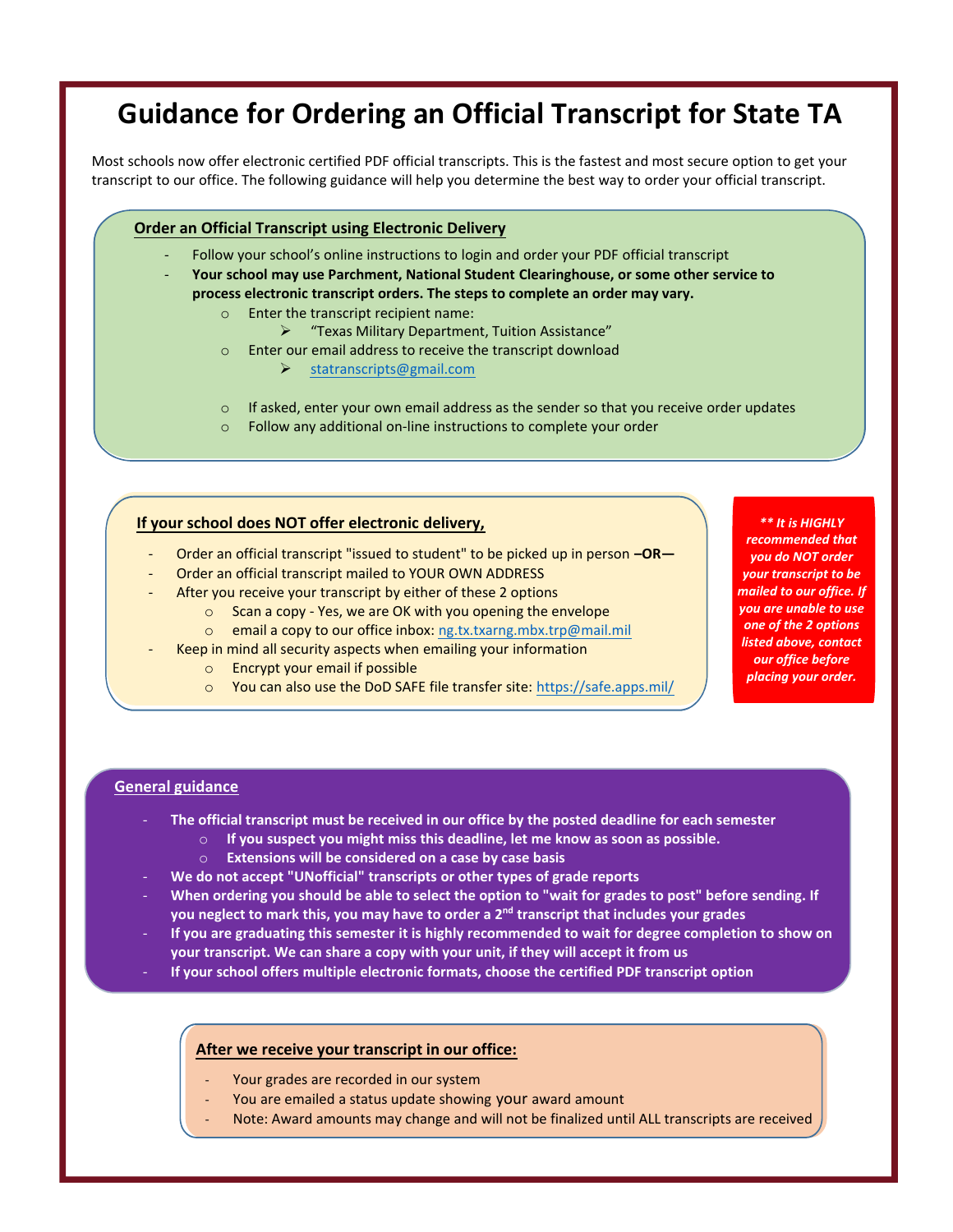# **List of Colleges and Universities That Offer Certified PDF Official Transcripts**

**Check the following list of schools to see if your school is on the list. If you do not see your school listed, that does not necessarily mean that your school does not offer electronic transcripts. Contact your registrar's office or check your school's online transcript order instructions to see if electronic PDF transcripts are an option.**

**Most schools now offer electronic PDF official transcripts. More schools add this option every semester. We have included the URL to the transcript order webpage for most schools below. If the link does not work or if no link is shown, check your school's website for the most current transcript ordering insructions. ALL schools listed below have previously sent electronic transcripts to our office.**

### **ALL Schools Below Offer Electronic Option Webpage to order transcript**

| ABILENE CHRISTIAN UNIVERSITY                             | https://www.acu.edu/about/registrar/transcript-request.html                         |
|----------------------------------------------------------|-------------------------------------------------------------------------------------|
| ALAMO COLLEGE-NORTHEAST LAKEVIEW<br><b>COLLEGE</b>       | https://www.credentials-inc.com/tplus/?ALUMTRO003607                                |
| ALAMO COLLEGE-NORTHWEST VISTA<br><b>COLLEGE</b>          | https://www.credentials-inc.com/tplus/?ALUMTRO003607                                |
| ALAMO COLLEGE-PALO ALTO COLLEGE                          | https://www.credentials-inc.com/tplus/?ALUMTRO003607                                |
| ALAMO COLLEGE-SAN ANTONIO COLLEGE                        | https://www.credentials-inc.com/tplus/?ALUMTRO003607                                |
| ALAMO COLLEGE-ST PHILLIPS COLLEGE                        | https://www.credentials-inc.com/tplus/?ALUMTRO003607                                |
| <b>ALVIN COMMUNITY COLLEGE</b>                           | https://www.alvincollege.edu/Students/Transcript-Requests                           |
| <b>ANGELINA COLLEGE</b>                                  |                                                                                     |
| <b>ANGELO STATE UNIVERSITY</b>                           | https://www.angelo.edu/services/registrars_office/tranreq.php                       |
| <b>BAYLOR UNIVERSITY</b>                                 | https://www.baylor.edu/registrar/index.php?id=94623                                 |
| <b>BLINN COLLEGE-BRYAN</b>                               |                                                                                     |
| <b>COLLIN COLLEGE-CENTRAL PARK</b><br><b>CAMPUS</b>      | https://www.credentials-inc.com/tplus/?ALUMTRO023614                                |
| <b>COLLIN COLLEGE-PRESTON RIDGE</b><br><b>CAMPUS</b>     | https://www.credentials-inc.com/tplus/?ALUMTRO023614                                |
| <b>COLLIN COLLEGE-SPRING CREEK</b><br><b>CAMPUS</b>      | https://www.credentials-inc.com/tplus/?ALUMTRO023614                                |
| <b>CONCORDIA UNIVERSITY</b>                              |                                                                                     |
| DALLAS COUNTY COMMUNITY COLLEGE-<br><b>BROOKHAVEN</b>    |                                                                                     |
| DALLAS COUNTY COMMUNITY COLLEGE-<br><b>MOUNTAIN VIEW</b> | https://www.dcccd.edu/services/onlineservices/transcripts/pages/e<br>lectronic.aspx |
| <b>DEL MAR COLLEGE</b>                                   | <b>PARCHMENT</b>                                                                    |
| <b>GRAYSON COLLEGE</b>                                   | https://grayson.edu/current-students/registrar-office/transcript-<br>request.html   |
| <b>HOUSTON BAPTIST UNIVERSITY</b>                        | <b>PROVIDED BY SCHOOL</b>                                                           |
| HOUSTON COMMUNITY COLLEGE (All<br>Campus Locations)      | https://www.credentials-inc.com/cgi-<br>bin/dvcgitp.pgm?ALUMTRO010633               |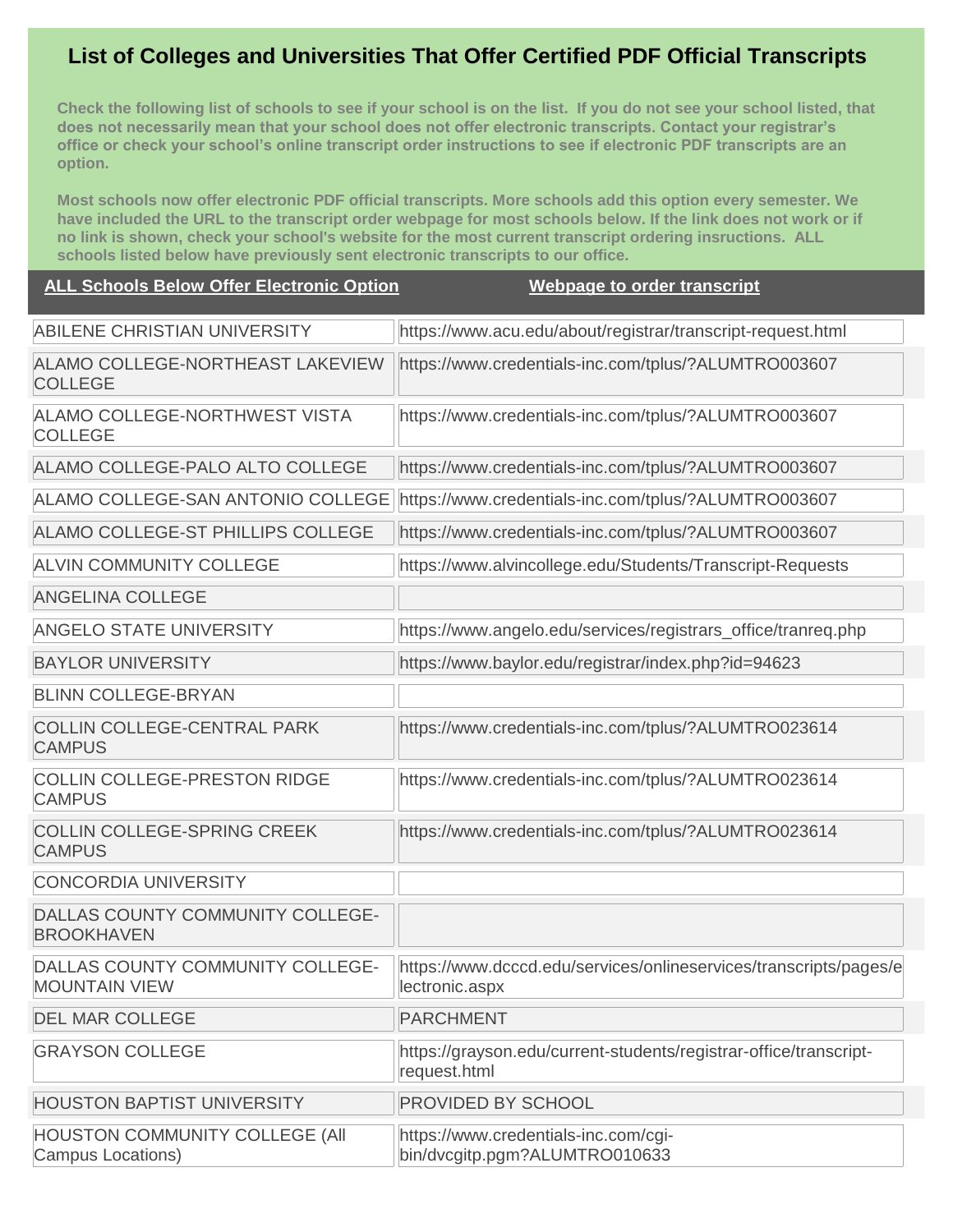| <b>ALL Schools Below Offer Electronic Option</b>                           | Webpage to order transcript                                                              |
|----------------------------------------------------------------------------|------------------------------------------------------------------------------------------|
| <b>HOWARD PAYNE UNIVERSITY</b>                                             |                                                                                          |
| <b>LAMAR UNIVERSITY</b>                                                    | https://www.credentials-inc.com/tplus/?ALUMTRO003581                                     |
| <b>LAREDO COMMUNITY COLLEGE</b>                                            |                                                                                          |
| LETOURNEAU UNIVERSITY                                                      | NATIONAL STUDENT CLEARINGHOUSE                                                           |
| LONESTAR COLLEGE-CY FAIR                                                   |                                                                                          |
| LONESTAR COLLEGE-KINGWOOD                                                  | https://tsorder.studentclearinghouse.org/school/welcome                                  |
| LONESTAR COLLEGE-MONTGOMERY                                                |                                                                                          |
| LONESTAR COLLEGE-NORTH HARRIS                                              |                                                                                          |
| LONESTAR COLLEGE-TOMBALL                                                   |                                                                                          |
| LONESTAR COLLEGE-UNIVERSITY PARK                                           |                                                                                          |
| OUR LADY OF THE LAKE UNIVERSITY                                            | https://www.ollusa.edu/registrars-office/transcripts-duplicate-<br>diplomas.html         |
| <b>PARKER UNIVERSITY</b>                                                   |                                                                                          |
| <b>PRAIRIE VIEW A &amp; M UNIVERSITY</b>                                   |                                                                                          |
| <b>SAM HOUSTON STATE UNIVERSITY</b>                                        | https://www.shsu.edu/dept/registrar/transcripts-and-student-<br>records/transcripts.html |
| <b>SOUTH PLAINS COLLEGE</b>                                                |                                                                                          |
| <b>SOUTH TEXAS COLLEGE</b>                                                 |                                                                                          |
| SOUTH TEXAS COLLEGE OF LAW                                                 | NATIONAL STUDENT CLEARINGHOUSE                                                           |
| SOUTHERN METHODIST UNIVERSITY                                              |                                                                                          |
| SOUTHWESTERN UNIVERSITY                                                    |                                                                                          |
| <b>ST MARYS UNIVERSITY</b>                                                 | https://www.stmarytx.edu/academics/registrar/transcripts/                                |
| <b>STEPHEN F. AUSTIN STATE UNIVERSITY</b>                                  | http://www.sfasu.edu/registrar/228.asp                                                   |
| <b>TARLETON STATE UNIVERSITY</b>                                           |                                                                                          |
| <b>TARRANT COUNTY COLLEGE</b><br><b>NORTHEAST CAMPUS</b>                   | https://www.tccd.edu/services/district-admissions-records-<br>office/transcripts/        |
| <b>TARRANT COUNTY COLLEGE</b><br><b>NORTHWEST CAMPUS</b>                   | https://www.tccd.edu/services/district-admissions-records-<br>office/transcripts/        |
| TARRANT COUNTY COLLEGE SOUTH                                               | https://www.tccd.edu/services/district-admissions-records-<br>office/transcripts/        |
| TARRANT COUNTY COLLEGE SOUTHEAST<br><b>CAMPUS</b>                          | https://www.tccd.edu/services/district-admissions-records-<br>office/transcripts/        |
| <b>TARRANT COUNTY COLLEGE TRINITY</b><br><b>RIVER</b>                      | https://www.tccd.edu/services/district-admissions-records-<br>office/transcripts/        |
| <b>TARRANT COUNTY COMMUNITY</b><br><b>COLLEGE Distance Learning Campus</b> | https://www.tccd.edu/services/district-admissions-records-<br>office/transcripts/        |
| <b>TEXAS A&amp;M INTERNATIONAL UNIVERSITY</b>                              | https://tsorder.studentclearinghouse.org/school/ficecode/0096510<br>0                    |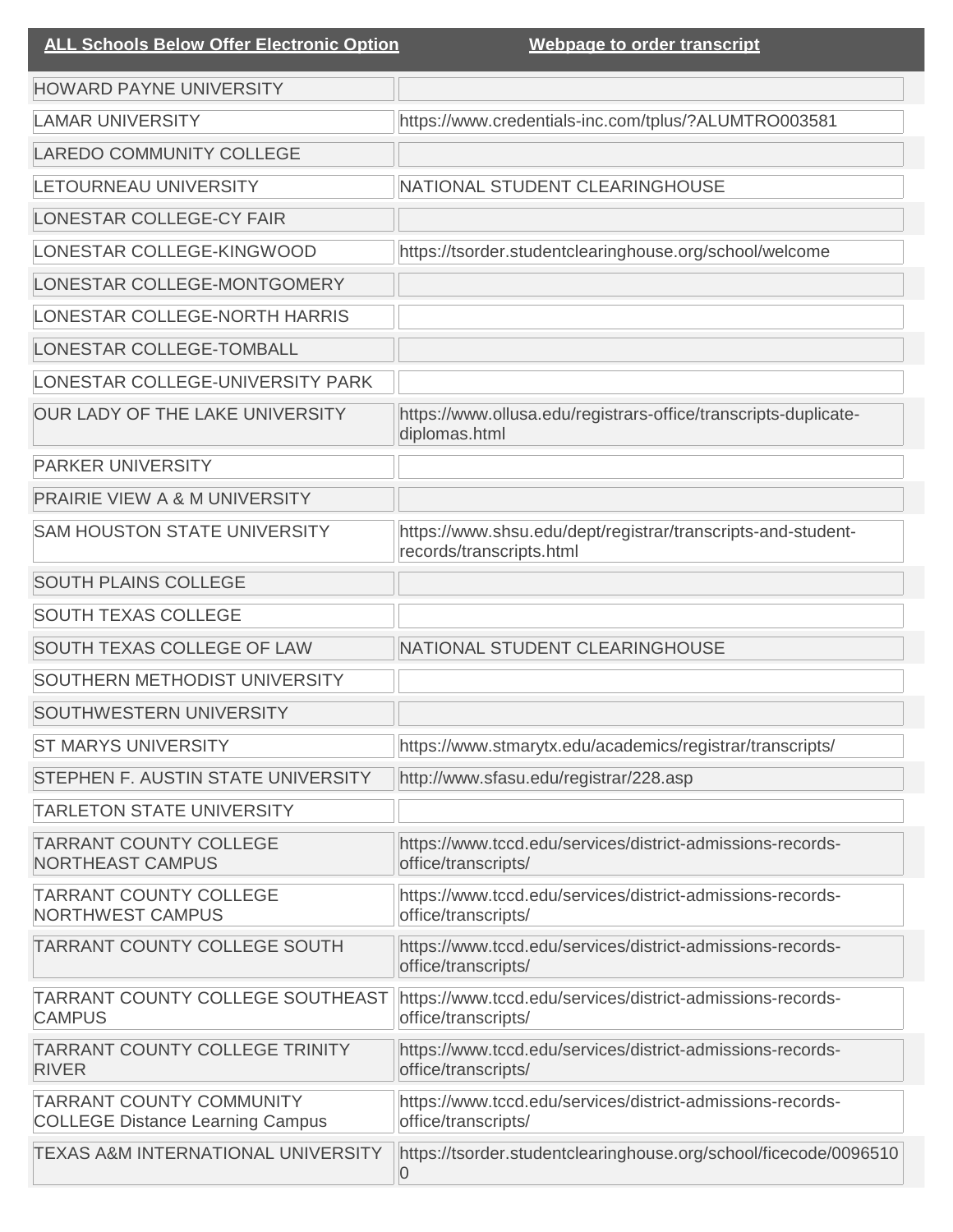| TEXAS A&M UNIVERSITY CENTRAL TEXAS                           | https://www.tamuct.edu/registrar/transcripts.html                                                       |
|--------------------------------------------------------------|---------------------------------------------------------------------------------------------------------|
| <b>TEXAS A&amp;M UNIVERSITY COLLEGE</b><br><b>STATION</b>    | https://registrar.tamu.edu/Transcripts-Grades/Transcripts#1-<br><b>TranscriptOrderingOptions</b>        |
| <b>TEXAS A&amp;M UNIVERSITY COMMERCE</b>                     |                                                                                                         |
| <b>TEXAS A&amp;M UNIVERSITY CORPUS CHRISTI</b>               | https://registrar.tamucc.edu/Transcripts/transcript_quick_guide.ht<br>ml                                |
| <b>TEXAS A&amp;M UNIVERSITY GALVESTON</b>                    |                                                                                                         |
| <b>TEXAS A&amp;M UNIVERSITY SAN ANTONIO</b>                  | https://www.credentials-inc.com/tplus/?ALUMTRO042485                                                    |
| <b>TEXAS CHRISTIAN UNIVERSITY</b>                            |                                                                                                         |
| <b>TEXAS SOUTHERN UNIVERSITY</b>                             | https://studentclearinghouse.org/mystudentcenter/transcripts/                                           |
| <b>TEXAS STATE TECHNICAL COLLEGE</b>                         | https://tsorder.studentclearinghouse.org/school/select                                                  |
| <b>TEXAS STATE UNIVERSITY</b>                                | https://www.registrar.txstate.edu/our-services/transcriptsCR                                            |
| <b>TEXAS TECH UNIVERSITY</b>                                 | https://www.depts.ttu.edu/registrar/ordertranscript.php                                                 |
| <b>TEXAS TECH UNIVERSITY HEALTH</b><br><b>SCIENCE CENTER</b> |                                                                                                         |
| <b>TEXAS WESLEYAN UNIVERSITY</b>                             |                                                                                                         |
| <b>TEXAS WOMANS UNIVERSITY</b>                               | https://twu.edu/registrar/transcript-requests/                                                          |
| THE KINGS UNIVERSITY                                         | NATIONAL STUDENT CLEARINGHOUSE                                                                          |
| THE UNIVERSITY OF TEXAS ARLINGTON                            | https://www.uta.edu/records/transcripts/ordering.php                                                    |
| THE UNIVERSITY OF TEXAS AUSTIN                               |                                                                                                         |
| THE UNIVERSITY OF TEXAS DALLAS                               |                                                                                                         |
| THE UNIVERSITY OF TEXAS EL PASO                              | https://www.credentials-inc.com/tplus/?ALUMTRO003661                                                    |
| THE UNIVERSITY OF TEXAS HSC AT SAN<br><b>ANTONIO</b>         |                                                                                                         |
| THE UNIVERSITY OF TEXAS PERMIAN<br><b>BASIN</b>              |                                                                                                         |
| THE UNIVERSITY OF TEXAS RIO GRANDE<br><b>VALLEY</b>          | https://www.credentials-inc.com/cgi-bin/DVCGITP.pgm                                                     |
| THE UNIVERSITY OF TEXAS SAN ANTONIO                          | https://onestop.utsa.edu/registration/transcript-services/transcript-<br>account-ordering-instructions/ |
| <b>TYLER JUNIOR COLLEGE</b>                                  | https://www.tjc.edu/info/20006/academics/26/transcripts                                                 |
| UNIVERSITY OF HOUSTON (MAIN)                                 | http://www.uh.edu/about/offices/enrollment-<br>services/registrar/transcripts/                          |
| UNIVERSITY OF HOUSTON DOWNTOWN                               |                                                                                                         |
| UNIVERSITY OF HOUSTON VICTORIA                               | https://www.uhv.edu/student-records/grades-and-official-<br>transcripts/                                |
| UNIVERSITY OF MARY-HARDIN BAYLOR                             |                                                                                                         |